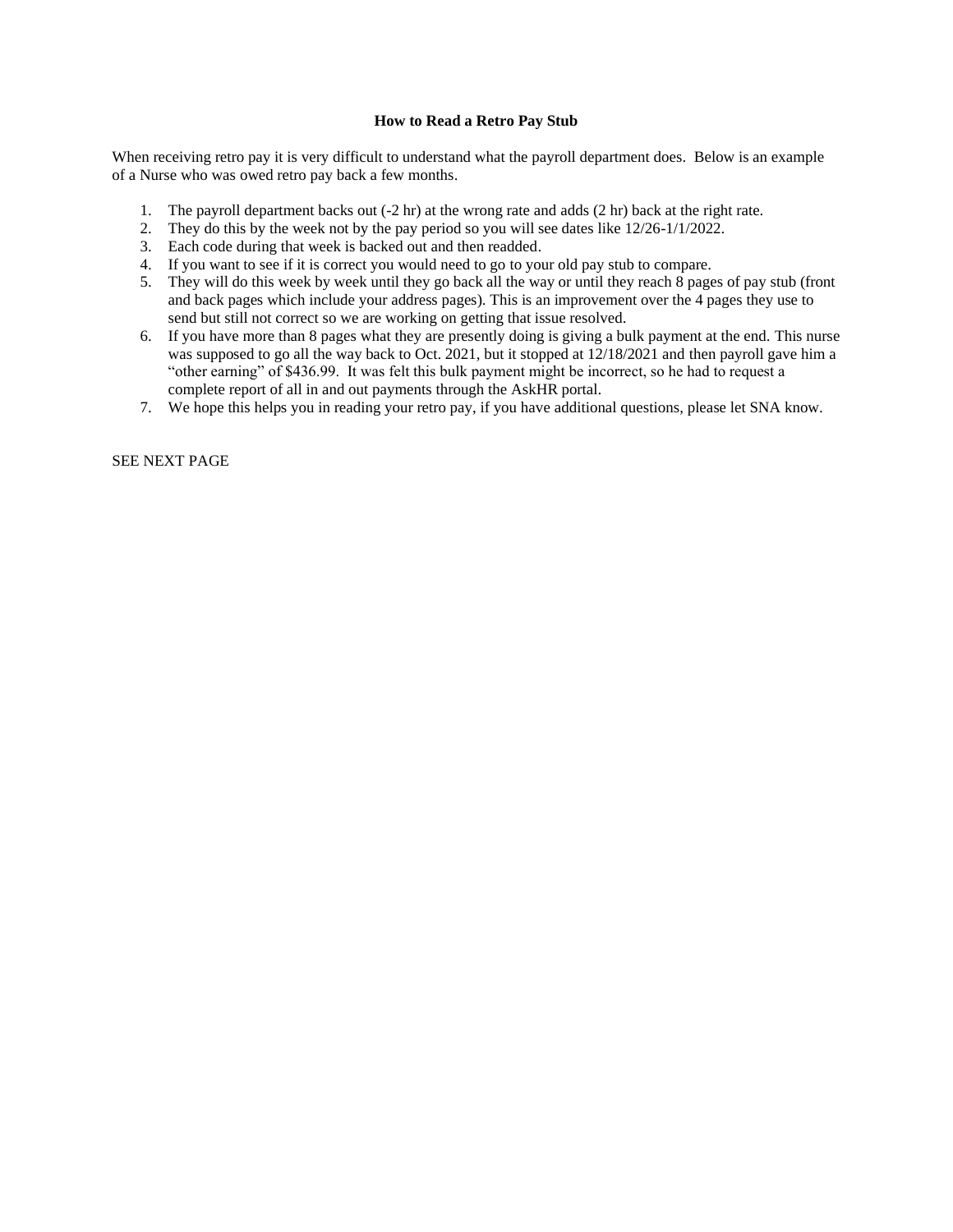|                                                                                                                                                                                                                                                                                |                                                                                                                                                                                                                                                 | ay Begin Date<br>ay End Date:                                                                                                                                                                          | 02/27/2022<br>03/12/2022                                                                                                                                                           |                                                                                                                                   |                                                                                                                    |                                                                                          |                                                |                                                        |  |
|--------------------------------------------------------------------------------------------------------------------------------------------------------------------------------------------------------------------------------------------------------------------------------|-------------------------------------------------------------------------------------------------------------------------------------------------------------------------------------------------------------------------------------------------|--------------------------------------------------------------------------------------------------------------------------------------------------------------------------------------------------------|------------------------------------------------------------------------------------------------------------------------------------------------------------------------------------|-----------------------------------------------------------------------------------------------------------------------------------|--------------------------------------------------------------------------------------------------------------------|------------------------------------------------------------------------------------------|------------------------------------------------|--------------------------------------------------------|--|
|                                                                                                                                                                                                                                                                                |                                                                                                                                                                                                                                                 | P300793 - Staff Nurse II - SNA<br>PRC (SNA-GOI)                                                                                                                                                        |                                                                                                                                                                                    | Rage Rate: \$71.29 Hourl-                                                                                                         |                                                                                                                    |                                                                                          |                                                |                                                        |  |
|                                                                                                                                                                                                                                                                                |                                                                                                                                                                                                                                                 | <b>HOURS/UNITS AND EARNINGS</b>                                                                                                                                                                        |                                                                                                                                                                                    |                                                                                                                                   |                                                                                                                    |                                                                                          |                                                |                                                        |  |
|                                                                                                                                                                                                                                                                                | Date                                                                                                                                                                                                                                            | Current<br>                                                                                                                                                                                            |                                                                                                                                                                                    | <b>YTD</b><br><b>Service</b>                                                                                                      |                                                                                                                    | Liesenpnon                                                                               | Current<br>80.13                               | YID<br>396.41                                          |  |
| <b>Position</b><br>Desemption<br>CB Guar 1.5<br><b>PARTITALS</b><br>Non Prod Lv Av<br>P300793<br>On Call 1<br>P300793<br>Regular<br>P300793<br>CallBack 1.5<br>P300793<br>P300793<br>CB Ovt Base<br>P300793<br>CB Ovt Prem<br>Diff Sh2 OT<br>P300793<br>P300793<br>Diff SL3 OT | End Date<br>Begin Date<br>02/27/2022<br>03/12/2022<br>0227/2022<br>02/27/2022 03/12/2022<br>02/27/2022<br>03/12/2022<br>02/27/2022<br>03/05/2022<br>02/27/2022<br>03/05/2022<br>02/27/2022<br>03/05/2022<br>01/27/2022<br>02/27/2022 03/05/2022 | Hours'Units<br>Rate:<br>03/12/2022 106.935000<br>0.000000<br>26.500000<br>71,290000<br>03/05/2022 106.935000<br>71.290000<br>55.357060<br>9.634150<br>26.733750                                        | Earnings<br>219.22<br>2.05<br>0.00<br>10.61<br>795.80<br>30.03<br>3,806.18<br>53.39<br>318.67<br>2.98<br>267.34<br>3.75<br>207.59<br>3.75<br>79.21<br>823<br>14.71<br>0.55<br>5.71 | Houre<br>1095<br>41.82<br>206.73<br>311.68<br>16.04<br>11.47<br>11.47<br>24.67<br>3.93<br>1.12                                    | Earnings<br>1.180.49<br>0.00<br>5,478.37<br>22.556.95<br>1,715.26<br>831.54<br>560.15<br>239.45<br>107.09<br>80.53 | CA OASDI/EE<br>CA Withhelding<br>Fed MED/EE<br>Fed OASDI/EE<br>Fed Withholding<br>Total: | \$23.87<br>105.63<br>451.66<br>88.68<br>204497 | 2.436.98<br>522.55<br>2.234.34<br>3,783.30<br>9.373.58 |  |
| P300793<br>OT Ovrtm Base                                                                                                                                                                                                                                                       | 02/27/2022 03/05/2022                                                                                                                                                                                                                           | 71.290000                                                                                                                                                                                              | 0.08<br>*** Please see page 2 for additional detail***                                                                                                                             |                                                                                                                                   |                                                                                                                    |                                                                                          | <b>TAXABLE EARNINGS</b>                        |                                                        |  |
|                                                                                                                                                                                                                                                                                |                                                                                                                                                                                                                                                 |                                                                                                                                                                                                        | 7,393.34<br>115.50                                                                                                                                                                 | 693.09                                                                                                                            | 36,689.26                                                                                                          |                                                                                          | Current                                        | YTD                                                    |  |
| Tecal:                                                                                                                                                                                                                                                                         |                                                                                                                                                                                                                                                 |                                                                                                                                                                                                        |                                                                                                                                                                                    |                                                                                                                                   |                                                                                                                    | Description<br>Fed Withholding                                                           | 6.54542                                        | 32.368.79                                              |  |
|                                                                                                                                                                                                                                                                                | BEFORE-TAX DEDUCTIONS                                                                                                                                                                                                                           |                                                                                                                                                                                                        | AFTER-TAX DEDUCTIONS                                                                                                                                                               | Current                                                                                                                           | Fed OASDI/EE                                                                                                       | 7,284.75<br>7.284.75                                                                     | 36.037.72<br>36,037.72                         |                                                        |  |
| Description<br>40(6)<br>Dental<br>Medical<br>Medical FSA                                                                                                                                                                                                                       | Current.<br>739.35<br>3.24<br>B6.12<br>19.23                                                                                                                                                                                                    | YTD<br>Description<br>5.008.93<br>Accident lits<br>1944 Critical Elness<br>516.72 Hyatt Legal<br>SNA Dues - SRMH<br>11538<br>Spouse AD&D Ins<br>Spouse Life Ins<br>Suppl AD&D lus<br>Supplemental Life |                                                                                                                                                                                    | 268<br>4.47<br>40.68<br>6.78<br>45.00<br>7.50<br>180.00<br>30.00<br>1410<br>235<br>1.20<br>0.20<br>21.24<br>2.54<br>56.34<br>0.39 |                                                                                                                    | Fed MED/EE                                                                               |                                                |                                                        |  |
|                                                                                                                                                                                                                                                                                |                                                                                                                                                                                                                                                 |                                                                                                                                                                                                        |                                                                                                                                                                                    |                                                                                                                                   |                                                                                                                    |                                                                                          | <b>EMPLOYER PAID BENEFITS</b>                  |                                                        |  |
|                                                                                                                                                                                                                                                                                |                                                                                                                                                                                                                                                 |                                                                                                                                                                                                        |                                                                                                                                                                                    |                                                                                                                                   |                                                                                                                    | Description                                                                              | Current                                        | YTD                                                    |  |
| Total:                                                                                                                                                                                                                                                                         | 847.92                                                                                                                                                                                                                                          | 4320.47 Total:                                                                                                                                                                                         |                                                                                                                                                                                    | 64.23                                                                                                                             | 38538                                                                                                              | 401(a)<br>401(k) Match                                                                   | 221.80<br>73.93<br>0.23                        | 1,100.68<br>366.89<br>1.38                             |  |
|                                                                                                                                                                                                                                                                                |                                                                                                                                                                                                                                                 | LEAVE BALANCE<br>Hours Taken Sold<br>Hossa Earned                                                                                                                                                      | Hours Admitted                                                                                                                                                                     |                                                                                                                                   | <b>Endine Bal</b>                                                                                                  | Basic AD&D<br>Basic Life Ins                                                             | 1.73                                           | 10.38                                                  |  |
| Description<br>Education Leave - A<br>Paid Time Off - A<br>CA Supp Sick - A<br>Compassionate Leave - A                                                                                                                                                                         | Starting Balance<br>45.00<br>89.98<br>64.00<br>32.00                                                                                                                                                                                            | 0.00<br>8.03<br>0.00<br>6.27<br>0.00<br>0.00<br>0.00<br>0.00                                                                                                                                           | 0.00<br>0.00<br>0.00<br>0.00                                                                                                                                                       |                                                                                                                                   | 4500<br>95.85<br>64.00<br>3200                                                                                     | Caregives Assist Program<br>Dental<br>Long Term Desability<br>Medical                    | 411<br>36.71<br>19.00<br>818.71                | 24.66<br>220.26<br>114.00<br>4,912.26                  |  |
|                                                                                                                                                                                                                                                                                |                                                                                                                                                                                                                                                 |                                                                                                                                                                                                        |                                                                                                                                                                                    |                                                                                                                                   |                                                                                                                    | * Taxable Eug kryer Brasilits<br><b>TOTALS</b>                                           |                                                |                                                        |  |
|                                                                                                                                                                                                                                                                                |                                                                                                                                                                                                                                                 |                                                                                                                                                                                                        |                                                                                                                                                                                    |                                                                                                                                   |                                                                                                                    |                                                                                          | Current                                        | <b>YTD</b>                                             |  |
|                                                                                                                                                                                                                                                                                |                                                                                                                                                                                                                                                 |                                                                                                                                                                                                        |                                                                                                                                                                                    |                                                                                                                                   |                                                                                                                    | Description<br>Total Grots Wages                                                         | 739334                                         | 36,689.26                                              |  |
| *** Hours Earned contain the Adjusted Hours***                                                                                                                                                                                                                                 | <b>CURRENT TOTAL HOURS WORKED</b>                                                                                                                                                                                                               |                                                                                                                                                                                                        | NET PAY DISTRIBUTION                                                                                                                                                               |                                                                                                                                   |                                                                                                                    | <b>Total Taxes</b>                                                                       | 204497                                         | 9,373.58<br>4,705.85                                   |  |
| Current Total Hours Worked<br>Total:                                                                                                                                                                                                                                           | 60.20<br>60.20                                                                                                                                                                                                                                  | Advice:<br>Check.                                                                                                                                                                                      | 4436.22<br>0.00                                                                                                                                                                    |                                                                                                                                   |                                                                                                                    | Total Deduction<br>Net pay                                                               | 912.15<br>4,436.22                             | 22.609.83                                              |  |



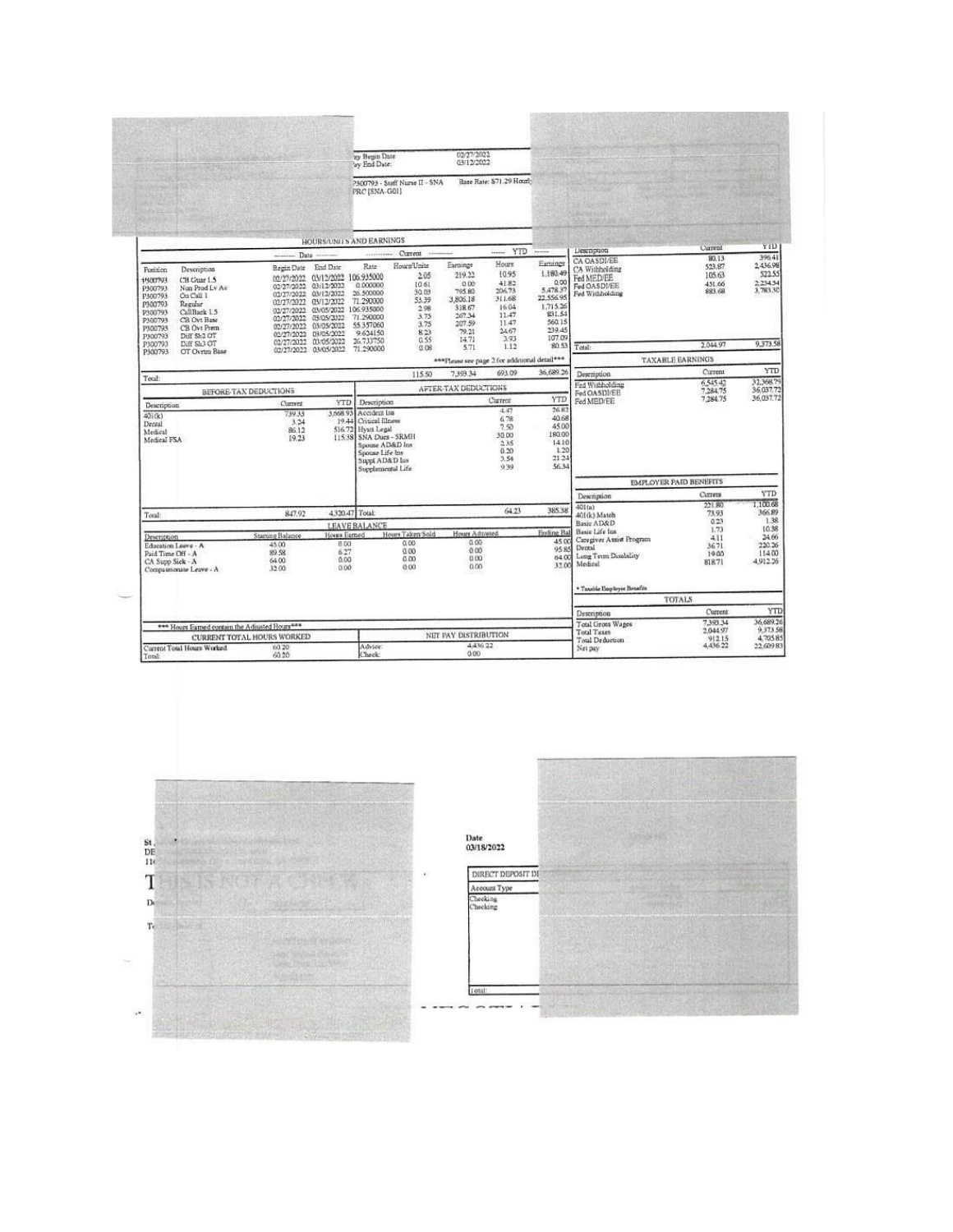## 

| St<br>DF                      |                             |                                  |                                                |                                  |                 | 02/27/2022<br>03/12/2022                       |                       |                |                           |                               |            |
|-------------------------------|-----------------------------|----------------------------------|------------------------------------------------|----------------------------------|-----------------|------------------------------------------------|-----------------------|----------------|---------------------------|-------------------------------|------------|
| Ш<br>E<br>$\frac{1}{3}$<br>5i |                             |                                  |                                                |                                  | Nurse II - SNA  |                                                | Base Rate: \$71.29 Ho |                |                           |                               |            |
| D                             |                             |                                  |                                                | HOURS/UNITS AND EARNINGS         |                 |                                                |                       |                |                           |                               |            |
|                               |                             | Date                             |                                                |                                  | Current<br>2.21 |                                                | <b>YTD</b>            |                | Description               | Current                       | <b>YTD</b> |
| Position                      | Description                 | Begin Date                       | End Date                                       | Rate                             | Hours/Units     | Earnings                                       | Hours                 | Eamings        |                           |                               |            |
| P300793                       | OT Ovrun Prem               | 02/27/2022 03/05/2022            |                                                | 55.357060                        | 0.06            | 443                                            | 1.12                  | 5278           |                           |                               |            |
| P300793                       | CB Guar 1.5                 | 02/13/2022 02/26/2022 101.835000 |                                                |                                  | $-1.69$         | $-172.11$                                      | 0.00                  | 0.00           |                           |                               |            |
| P300793                       | CB Guar 1.5                 | 02/13/2022                       | 02/26/2022 106.935000                          |                                  | 1.69            | 180.73                                         | 0.00                  | 0.00           |                           |                               |            |
| 7300793                       | Time Off PTO                | 02/13/2022                       | 02/26/2022                                     | 67,890000                        | 8.00            | 543.12                                         | 0.00                  | 0.00           |                           |                               |            |
| P300793                       | Time Off PTO                | 02/13/2022                       | 02/26/2022                                     | 71.290000                        | 8.00            | 570.32                                         | 24.00                 | 1,774.34       |                           |                               |            |
| P300793                       | CB Ovt Base                 | 02/20/2022 02/26/2022            |                                                | 67.890000                        | $-0.38$         | $-2580$                                        | 0.00                  | 0.00           |                           |                               |            |
| P300793                       | CB Ovt Base                 | 02/20/2022                       | 02/26/2022                                     | 71.290000                        | 0.38            | 27.10                                          | 0.00                  | 0,00           |                           |                               |            |
| P300793                       | CB Ovt Prem                 | 03/20/2022 02/26/2022            |                                                | 43.070695                        | 0.38            | $-1637$                                        | 0.03                  | 0.00           |                           |                               |            |
| P300793                       | CB Ovi Prem-                | 02/20/2022                       | 02/26/2022                                     | 44.808747                        | 0.38            | 17.03                                          | 0.00                  | 0.00           |                           |                               |            |
| P300793                       | Diff Sh2 OT                 | 02/20/2022 02/26/2022            |                                                | 9.165150                         | $-2.00$         | $-18.34$                                       | <b>GOO</b>            | 0.00           |                           |                               |            |
| P300793                       | Diff Sh2 OT                 | 02/20/2022                       | 02/26/2022                                     | 9 624150                         | 200             | 19.25                                          | 0.00                  | 0.00<br>0.00   |                           |                               |            |
| P300793                       | OT Ovrun Base               | 02/20/2022                       | 02/26/2022                                     | 67.890000                        | $-0.08$         | $-544$                                         | 0.00                  | 0.00           |                           |                               |            |
| P300793                       | OT Ovrtm Base               | 02/20/2022                       | 02/26/2022                                     | 71,290000                        | 0.08            | 571                                            | 0.00                  | 0.00           |                           | AFTER-TAX DEDUCTIONS          |            |
| P300793                       | OT Ovrtm Prem               | 02/20/2022 02/26/2022            |                                                | 43.070695                        | 0.08            | 3.45                                           | 0.00                  | 0.00           |                           | Current                       | YTD        |
| P300793                       | OT Ovnm Prem                | 02/20/20/22                      | 02/26/2022                                     | 44.808747                        | 0.08            | 3.59                                           | 0.OO<br>000           | 0.00           | Description               |                               |            |
| P300793                       | Regular                     |                                  | 02/30/3022 02/36/2022                          | 67,890000                        | $-21.62$        | $-1.467.79$                                    | 0.00                  | 0.00           |                           |                               |            |
| P300793                       | Regular                     |                                  | 02/20/2022 02/26/2022                          | 71.290000                        | 21.62           | 1.541.29                                       | 0.00                  | 0.00           |                           |                               |            |
| P300793                       | CallBack 1.5                |                                  |                                                | 02/13/2022 02/19/2022 101.835000 | $-1.93$         | $-196.55$                                      | 0.00                  | 0.00           |                           |                               |            |
| P300793                       | CallBack 1.5                |                                  |                                                | 02/13/2022 02/19/2022 106:935000 | 1.93<br>$-0.07$ | 206.39                                         | 0.00                  | 0.00           |                           |                               |            |
| P300793                       | Diff Sh2 OT                 |                                  | 02/13/2022 02/19/2022                          | 9.165150                         |                 | $-0.65$                                        | 0.00                  | 0.00           |                           |                               |            |
| P300793                       | Diff Sh2 OT                 |                                  | 02/13/2022 02/19/2022                          | 9.634150                         | 0:07<br>$-0.02$ | 0.68                                           | 0.00                  | 0.00           |                           |                               |            |
| P300793                       | OT Ovrun Base               | 02/13/2022                       | 02/19/2022                                     | 67.890000                        | 0.02            | 1.36                                           | 0.00                  | 0.00           |                           |                               |            |
| P300793                       | OT Ovrim Base               |                                  | 02/13/2022 02/19/2022                          | 71.290000                        | $-0.02$         | 1.43                                           | 0.00                  | 0.00           |                           |                               |            |
| P300793                       | OT Ovrun Prem-              | 02/13/2022                       | 02/19/2022                                     | 43.070695                        | 0.02            | $-0.67$<br>0.90                                | 0.00                  | 0.00           |                           |                               |            |
| P300793                       | OT Ovrim Prem               | 02/13/2022                       | 02/19/2022                                     | 44.808747<br>67.890000           | $-31.42$        | $-2.133.11$                                    | 0.00                  | 0.00           |                           |                               |            |
| P300793                       | Regular                     |                                  | 02/13/2022 02/19/2022<br>02/13/2022 02/19/2022 | 71.290000                        | 31.42           | 2,239.94                                       | 000                   | 0.00           |                           |                               |            |
| P300793                       | Regular                     |                                  |                                                | 02/12/2022 101.835000            | 3.90            | 396.14                                         | 000                   | 0.00           |                           |                               |            |
| P300793                       | CB Guar 1.5                 | 01/30/2022                       |                                                | 01/30/2022 02/12/2022 106 935000 | 3.89            | 415.98                                         | 0.00                  | 0.00           |                           |                               |            |
| P300793                       | CB Guar 1.5<br>CallBack 1.5 |                                  |                                                | 02/06/2022 02/12/2022 101.835000 | $-3.90$         | 397.16                                         | 0.00                  | 0 <sup>o</sup> |                           | <b>EMPLOYER PAID BENEFITS</b> |            |
| P300793                       | CallBack 1.5                | 02/06/2022                       |                                                | 02/12/2022 106.935000            | 3.00            | 417.05                                         | 0.00                  | 0 <sup>o</sup> | <b>Description</b>        | Current                       | YTD        |
| F300793<br>P300793            | Diff Sh2 OT                 |                                  | 02/06/2022 02/12/2022                          | 9.165150                         | $-2.47$         | $-22.64$                                       | 0.00                  | 0 <sup>0</sup> |                           |                               |            |
| P300793                       | Diff Sh2 OT                 | 02/06/2022                       | 02/12/2022                                     | 9.624150                         | 2.47            | 23.78                                          | 0.00                  | 0.00           |                           |                               |            |
| P300793                       | Diff Sh3 OT                 | 02/06/2022                       | 02/12/2022                                     | 25.458750                        | $-1.38$         | .3514                                          | 0.00                  | 0.00           |                           |                               |            |
|                               | Diff. Sh3 OT                | 02/06/2022                       | 02/12/2022                                     | 26.733750                        | 1.38            | 36.90                                          | 0.00                  | 0.00           |                           |                               |            |
| P300793<br>P300793            | OT Ovrtm Base               |                                  | 02/06/2022 02/12/2022                          | 67,890000                        | 0.05            | .3.40                                          | 0.00                  | 0.00           |                           |                               |            |
| P300793                       | OT Ovrtm Base               | 02/06/2022                       | 02/12/3022                                     | 71.290000                        | 0.05            | 3.57                                           | 0.00                  | 0.00           |                           |                               |            |
| 9500793                       | OT Ovrtm Prem               | 02/06/2022                       | 02/12/2022                                     | 45.099753                        | 0.05            | 2.26                                           | 0.00                  | 0.00           |                           |                               |            |
| P300793                       | OT Ovetm Prem               | 03/06/2022                       | 02/12/2022                                     | 46.880328                        | 0.05            | 2.35                                           | 0.00                  | 0.00           |                           |                               |            |
| P300793                       | Regular                     |                                  | 02/06/2022 02/12/2022                          | 67.890000                        | 29.63           | $-2.011.59$                                    | 0.00                  | 0.00           |                           |                               |            |
| P300793                       | Regular                     |                                  | 02/06/2022 02/12/2022                          | 71.290000                        | 29.63           | 2,112.33                                       | 0.00                  | 0.00           |                           |                               |            |
| P300793                       | CB Ovi Base                 |                                  | 01/30/2022 02/05/2022                          | 67.890000                        | $-0.23$         | $-15.62$                                       | 0.00                  | 0,00           |                           |                               |            |
| P300793                       | CB Ovt Base                 |                                  | 01/30/2022 02/05/2022                          | 71.290000                        | 0.23            | 16.40                                          | 0.00                  | 0.00           |                           |                               |            |
| 1900703                       | CB Ovt Prem                 |                                  | 01/30/2022 02/05/2022                          | 45.099753                        | $-0.23$         | $-10.38$                                       | 0.00                  | 0.00           |                           |                               |            |
| P300793                       | CB Ovt Frem                 |                                  | 01/30/2022 02/05/2022                          | 46.880328                        | 0.23            | 10.79                                          | 0.00                  | 0(1)           |                           |                               |            |
|                               |                             |                                  |                                                |                                  |                 |                                                |                       |                | * Twaida Bandreer Recette |                               |            |
|                               |                             |                                  |                                                |                                  |                 | *** Please see page 3 for additional detail*** |                       |                |                           |                               |            |
|                               |                             |                                  |                                                |                                  |                 |                                                |                       |                |                           |                               |            |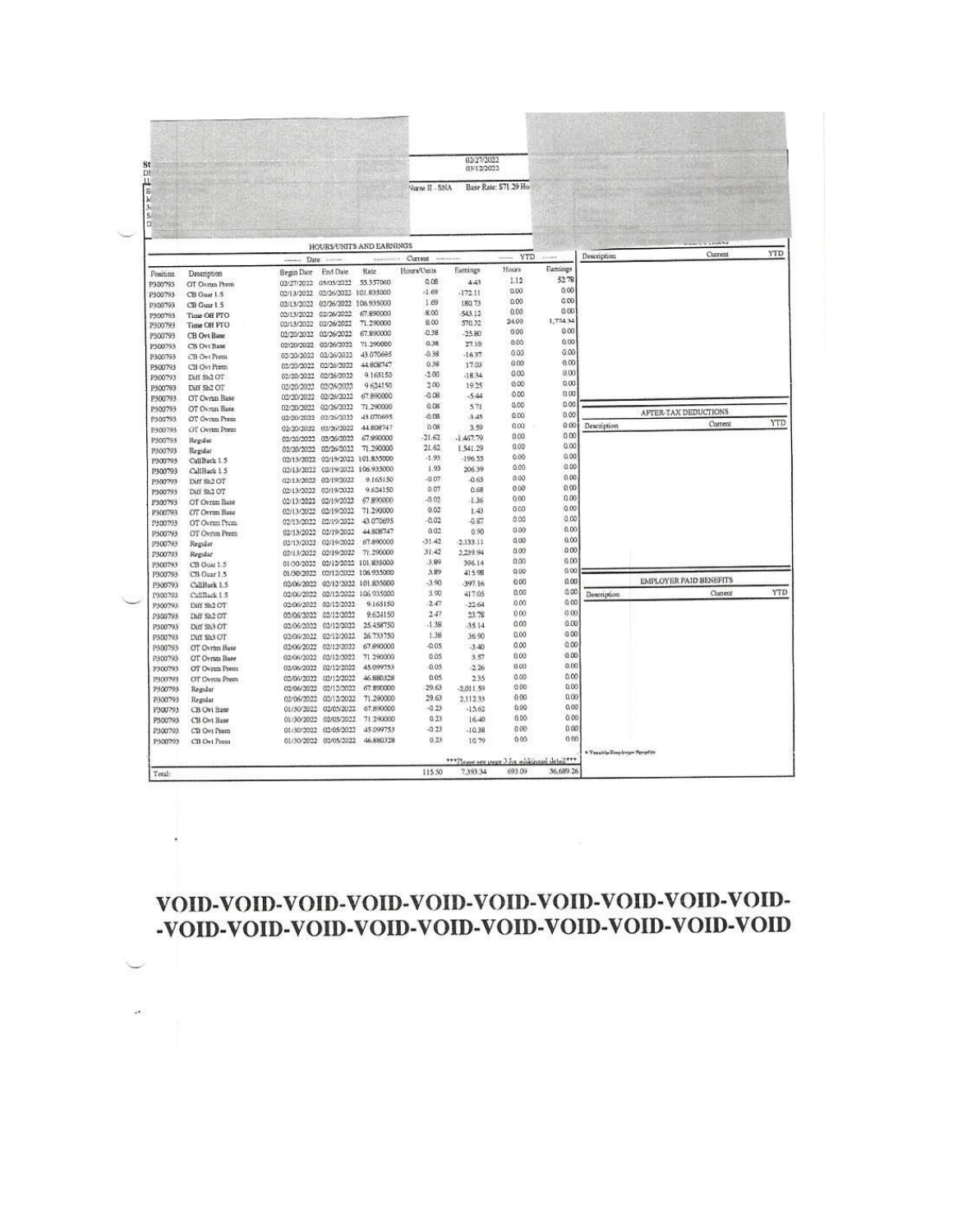## 

All Contractors

 $-12$ 

 $\mu$  .

|                    |                                                 |            |                          |                          |                       | 02/27/2022<br>03/12/2022                       |       |                |                               |         |  |
|--------------------|-------------------------------------------------|------------|--------------------------|--------------------------|-----------------------|------------------------------------------------|-------|----------------|-------------------------------|---------|--|
|                    |                                                 |            |                          |                          | H Nurse II - SNA<br>H | Base Rate: \$71                                |       |                |                               |         |  |
|                    |                                                 |            |                          | HOURS/UNITS AND EARNINGS |                       |                                                |       |                |                               |         |  |
|                    |                                                 | Date       |                          |                          | Current               |                                                | YTD   | $-0.00000$     | Description                   | Current |  |
| Position           | Description                                     | Begin Date | <b>End Date</b>          | Rate                     | Hours/Units           | Earnings                                       | Hours | Earnings       |                               |         |  |
| P300793            | Diff Sh2 OT                                     | 01/30/2022 | 02/05/2022               | 9.165150                 | ,2.00                 | $-1834$                                        | 0.00  | 0.00           |                               |         |  |
| P300793            | Diff SE2 OT                                     | 01/30/2022 | 02/05/2022               | 9.624150                 | 200                   | 19.25                                          | 000   | 0.00           |                               |         |  |
| P300793            | OT Ovrun Base                                   | 01/30/2022 | 02/05/2022               | 67,890000                | 0.10                  | $-6.79$                                        | 0.00  | 0.00           |                               |         |  |
| P300793            | OT Ovrim Base                                   | 01/30/2022 | 02/05/2022               | 71.290000                | 0.10                  | 7.13                                           | 0.00  | 0.00           |                               |         |  |
| 2300793            | OT Ovetm Prem                                   | 01/30/2022 | 02/05/2022               | 45.099753                | $-0.10$               | $-4.51$                                        | 0.00  | 0.00           |                               |         |  |
| P300793            | OT Ovrim Prem                                   | 01/30/2022 | 02/05/2022               | 46.880328                | 0.10                  | 4.69                                           | 000   | 0.00           |                               |         |  |
| P300793            | Kegular                                         | 01/30/2022 | 02/05/2022               | 67,890000                | $-30.85$              | $-2.094.41$                                    | 0.00  | 0.00           |                               |         |  |
| P300793            | Regular                                         | 01/30/2022 | 02/05/2022               | 71.290000                | 30.85                 | 2.199.50                                       | 000   | 0.00           |                               |         |  |
| P300793            | CB Ouar 1.5                                     | 01/16/2022 | 01/29/2022               | 101.835000               | $-1.74$               | $-177.20$                                      | 0.00  | 0.00           |                               |         |  |
| P300793            | CB Guar 1.5                                     | 01/16/2022 | 01/29/2022               | 106,935000               | 1.74                  | 166.07                                         | 0.00  | 0.00           |                               |         |  |
| P300793            | Time Off Edul.y                                 | 01/16/2022 | 01/29/2022               | 67.890000                | .7.90                 | 81,002                                         | 0.00  | 0.00           |                               |         |  |
| P300793            | Time Off Edul y                                 | 01/16/2022 | 01/29/2022               | 71.200000                | 7.50                  | 534.68                                         | 19.00 | 1354 52        |                               |         |  |
| P300793            | CB Ovt Base                                     | 01/23/2022 | 01/29/2022               | 67,890000                | $-1.38$               | $-93.69$                                       | 0.00  | 000            |                               |         |  |
| P300793            | CB Ovt Base                                     |            | 01/23/2022 01/29/2022    | 71.290000                | 1.38                  | 98.39                                          | 000   | 0.00           | AFTER-TAX DEDUCTIONS          |         |  |
| P300793            | CB Ovt Prem                                     |            | 01/23/2022 01/29/2022    | 41.559986                | $-1.38$               | $-57.36$                                       | 0.00  | 0.00           | Description                   | Current |  |
| P300793            | CB Civi Prem                                    | 01/23/2022 | 01/29/2022               | 43.342060                | 1.38                  | 59.82                                          | 0.00  | 0.00           |                               |         |  |
| P300793            | Diff Sh2 OT                                     | 01/23/2022 | 01/29/2022               | 9.165150                 | $-2.00$               | $-1834$                                        | 0.00  | 0.00           |                               |         |  |
|                    |                                                 | 01/23/2022 | 01/29/2022               | 9.624150                 | 2.00                  | 19.25                                          | 0.00  | 0.00           |                               |         |  |
| P300793            | Diff Sh <sub>2</sub> OT<br><b>CT</b> Ovrtm Base | 01/23/2022 | 01/29/2022               | 67.890000                | $-0.08$               | $-5.44$                                        | 0.00  | 0.00           |                               |         |  |
| P300793<br>P300793 | OT Ovnm Base                                    | 01/23/2022 | 01/29/2022               | 71.290000                | 0.08                  | 5.71                                           | 0.00  | 0.00           |                               |         |  |
|                    | OT Ovnm Prem                                    | 01/23/2022 | 01/29/2022               | 41.559986                | $-0.08$               | $-3.33$                                        | 0.00  | 0.00           |                               |         |  |
| P300793            |                                                 | 01/23/2022 | 01/29/2022               | 43.342060                | 0.08                  | 3.47                                           | 0.00  | 0.00           |                               |         |  |
| P300793            | OT Ovrum Prem                                   | 01/23/2022 | 01/20/2022               | 67.800000                | 31.47                 |                                                | 0.00  | 0.00           |                               |         |  |
| 1300793            | Regular                                         |            | 01/29/2022               | 71,290000                | 31.47                 | $-2,136.50$<br>2.243.50                        | 0.00  | 0.00           |                               |         |  |
| 1300793            | Regular                                         | 01/23/2022 | 01/16/2022 01/22/2022    | 67,890000                | $-0.88$               | 59.75                                          | 0.00  | 0.00           |                               |         |  |
| P300793            | CB Ovt Base                                     | 01/16/2022 | 01/22/2022               | 71.290000                | 0.88                  | 62.74                                          | 000   | 0.00           |                               |         |  |
| P300793            | CB Ovt Base                                     | 01/16/2022 | 01/23/2022               | 41.559986                | $-0.88$               | 36.58                                          | 0.00  | 0.00           |                               |         |  |
| P300793            | CB Ovt Prem                                     |            |                          | 43.342060                | 0.88                  | 38.15                                          | 0.00  | 0.00           |                               |         |  |
| P300793            | CB Ovt Prem                                     |            | 01/16/2022 01/22/2022    |                          |                       |                                                | 000   | 0.00           |                               |         |  |
| 1500793            | Diff SE2 OT                                     | 01/16/2022 | 01/22/2022               | 9.165150<br>9.624150     | $-2.00$<br>200        | $-18.34$                                       | 0.00  | 0 <sup>o</sup> | <b>EMPLOYER PAID BENEFITS</b> |         |  |
| P300793            | Diff Sh2 OT                                     | 01/16/2022 | 01/22/2022<br>01/22/2022 | 101.835000               | 4.50                  | 19.25                                          | 0.00  | 0.00           |                               |         |  |
| P300793            | Hot Witk 1.5                                    | 01/16/2022 |                          |                          | 4.50                  | 458.26                                         | 4.50  | 481.21         | Description                   | Current |  |
| P300793            | Hol Wrk 1.5                                     | 01/16/2022 | 01/22/2022               | 106.935000               |                       | 481.21                                         | 0.00  | 000            |                               |         |  |
| P300793            | OT Ovitin Rase                                  | 01/16/2022 | 01/22/2022               | 67.890000                | 0.03                  | $-2.04$                                        |       |                |                               |         |  |
| P303793            | OT Ovelan Base                                  | 01/16/2022 | 01/22/2022               | 71.290000                | 0.03                  | 2.14                                           | 400   | 0.00           |                               |         |  |
| P300793            | OT Ovitm Prem                                   |            | 01/16/3022 01/22/2022    | 41.559986                | $-0.03$               | $-1.25$                                        | 0.00  | 0.00           |                               |         |  |
| P300793            | OT Ovrtm Prem                                   | 01/16/2022 | 01/22/2022               | 43.342060                | 0.03                  | 1.31                                           | 0.00  | 0.00           |                               |         |  |
| P300793            | Regular                                         | 01/16/2022 | 01/22/2022               | 67.890000                | $-19.34$              | $-1.313.00$                                    | 0.00  | 0.00           |                               |         |  |
| P300793            | Regular                                         | 01/16/2022 | 01/22/2022               | 71.290000                | 19.34                 | 1,378.75                                       | 000   | 0.00           |                               |         |  |
| PAULTNA            | Time Off Edul.v                                 | D1/02/2022 | 01/15/2022               | 67.890000                | $-11.50$              | $-780.74$                                      | 000   | 0.00           |                               |         |  |
| P300793            | Time Off Edul.v                                 |            | D1/02/2022 01/15/2022    | 71.290000                | 11.50                 | 819.84                                         | 0.00  | 0.00           |                               |         |  |
| P300793            | CallBack 1.5                                    | 01/09/2022 | 01/15/2022               | 101.835000               | $-2.00$               | $-203.67$                                      | 0.00  | 0.00           |                               |         |  |
| P300793            | CallBack 1.5                                    | 01/09/2022 | 01/15/2022               | 106.935000               | 2.00                  | 213.87                                         | 0.00  | 0.00           |                               |         |  |
| P300793            | C'B DT Hase                                     | 01/09/2022 | 01/15/2022               | 67.890000                | $-1.53$               | $-103.88$                                      | 0.00  | 0.00           |                               |         |  |
| P300793            | <b>CB</b> DT Base                               | 01/09/2022 | 01/15/2022               | 71.290000                | 1.53                  | 109.08                                         | 1.53  | 113.23         |                               |         |  |
| P300793            | CB DT Frem                                      |            | 01/09/2022 01/15/2022    | 86.272843                | $-1.53$               | $-13200$                                       | 0.00  | 000            |                               |         |  |
|                    |                                                 |            |                          |                          |                       |                                                |       |                | * Taxable Employer Beselits   |         |  |
|                    |                                                 |            |                          |                          |                       | *** Please see page 4 for additional detail*** |       |                |                               |         |  |